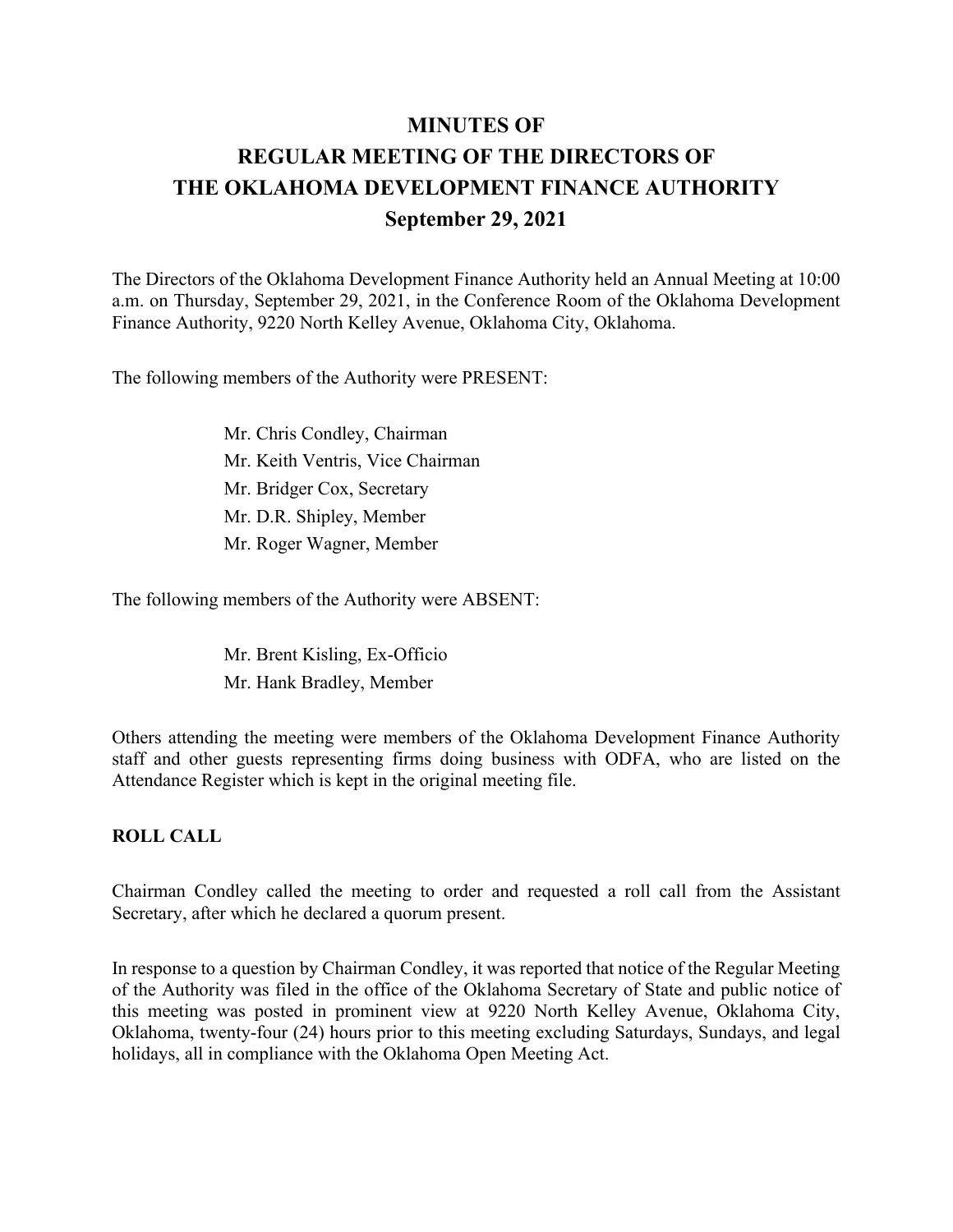# **APPROVAL OF MINUTES OF THE MEETING OF AUGUST 25, 2021**

Minutes of the meeting held August 25, 2021, had been sent electronically to the Board Members prior to the meeting and the reading was waived. Mr. Shipley made a motion to approve the minutes as transmitted. Mr. Cox seconded the motion. All members present voted Aye.

# **FINANCIAL REPORT**

Mr. Davis reported that the trended financials were on pages 8 and 9 of the board packet. The revenue for FY 22 is a little over \$280,000 compared to \$294,000 last year shows a 5% decrease. The expenses were higher at \$203,000 versus \$169,000 and this leaves a net income of \$78,000 compared to \$125,000 a year ago. Mr. Davis stated that we are early in the year, and he does not anticipate that the trend will continue. He feels that we will catch up when a few deals are closed, and he expects more revenue in October and November.

Chairman Condley asked if there were any questions or comments concerning the report. Hearing none, he asked if there was a motion. Mr. Cox made a motion to approve the financial report, as presented. Mr. Shipley seconded the motion. All members present voted AYE.

# **NEW LOAN APPLICATIONS/PROJECTS**

# **A. Oklahoma Development Finance Authority (ODFA) – \$20,000,000 Revenue Bonds, Alden Group Renewable Energy, LLC, Series 2021**

*Discussion and possible with respect to an inducement resolution pertaining to the issuance of one or more series of Private Activity Bonds or notes and inducement thereof for Alden Group Renewable Energy, LLC or an affiliate thereof to be located in Tulsa, Oklahoma; authorizing the filing of one or more applications for required designations or allocation of volume cap; recommending to the State that the actions requested in the resolution be authorized subject to the receipt of all required information, including the holding of a public hearing and final approval of the bonds or notes by the Authority; and authorizing other actions, requests, approvals and consents related thereto.*

Mr. Stoner explained that on pages 60 to 62 is the application for \$20 million in revenue bonds for Alden Group Renewable Energy, LLC. The request today is an inducement resolution. This is the first step in the process. This is not an authorization to issue bonds; this project will return later, for authorization. The inducement resolution gives the ability for the project cost to start and be included and refunded with future bonds. Mr. Stoner stated that this is for the construction and equipping of a solid waste disposal facility in Tulsa. This is a \$23 million dollar project with \$3 million equity contribution resulting in an estimated \$20 million in future bonds. This is intended to be a direct placement and they expect to create 15 jobs and about a \$1 million new annual payroll.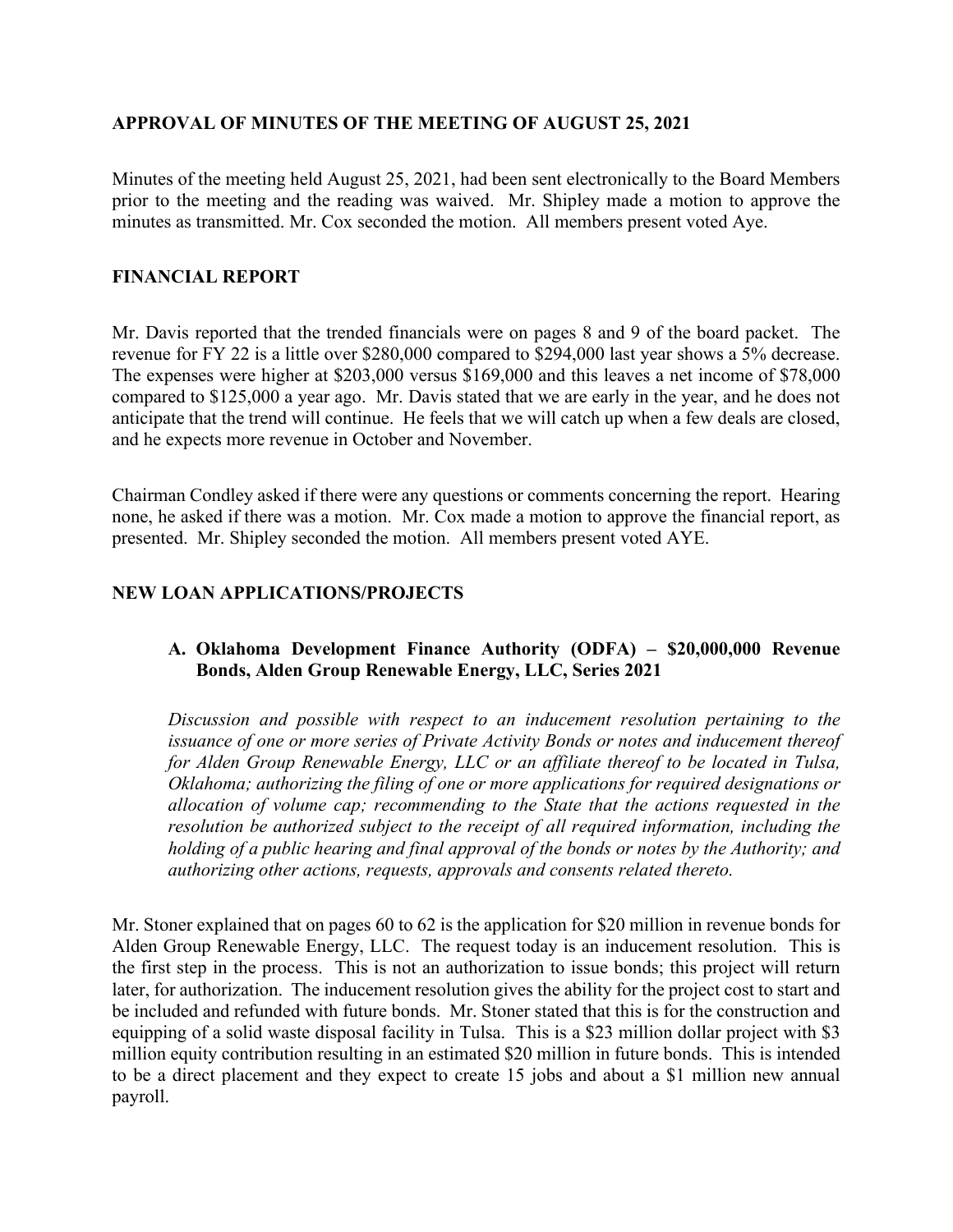Mr. Stoner introduced Mr. Jered Davidson, Bond Counsel to provide more details for the project. Mr. Davidson stated that he was contacted about four months ago about this potential project. At that time, they were exploring land operations, acquisitions, and that kind of stuff. They found a piece of property in Tulsa that was centrally located for them. Essentially, the process will be that they will take used grease from various restaurants establishments, wastewater treatment facilities and those kinds of things and bring them in and they will treat them with a heat transfer process and then sell the residual product to bio fuel refineries across the Midwest. That feedstock can be combined with other natural feedstocks to provide a higher fat content which essentially means more energy to be able to burn in the process. This is a new process related to brown grease and it has been very successful with yellow grease, like canola oils other seed type oils and those kind of things across the country.

Mr. Davidson said that he has worked with this development group one other time on a project in Atoka, OK, where they took spent oil and gas refinery parts and stripped the excess oil off those and then shipped those to further refinery facility in Texas for reuse. These bonds are anticipated to be direct placement transactions and they will hire a placement agent and they will get a cusip number, these are typically marketed to a limited group of sophisticated investors. These investors will be required to sign an investment letter or be directly placed with a financial institution. This is the first step; they currently have land under contract in Tulsa and they will be closing this week. This inducement resolution allows them to recapture the cost of the land. If they incur cost more than 60 days in advance of the adoption of the inducement resolution, then the costs are not illegible to be reimbursed on a federal tax-exempt basis. These are contemplated to be federally private activity bonds; they will be federal tax exempt. They will have to seek volume cap from the State of Oklahoma, that will be done with a carry forward application which opens in December. This means the project will end up closing sometime in the first or second quarter.

Mr. Ventris made a motion to approve the project. Mr. Wagner seconded the motion. Upon Roll Call, the vote was as follows:

| AYE: | Condley, Cox, Shipley, Ventris, Wagner |
|------|----------------------------------------|
| NAY: | <b>NONE</b>                            |

## **B. Oklahoma Development Finance Authority (ODFA) – \$1,650,000 Oklahoma Community Economic Development Pooled Finance Act Award (Altus Flood), Series 2021**

*Discussion and possible with respect to a resolution acknowledging receipt of a Determination Letter from the Oklahoma Department of Commerce ("ODOC Determination Letter"); implementing the financial incentive described in the ODOC Determination Letter, namely, the Oklahoma Community Economic Development Pooled Finance Act (Altus Flood Project), Series 2021, in an aggregate principal amount estimated at \$1,650,000 (the "Award"); approving and authorizing the execution and*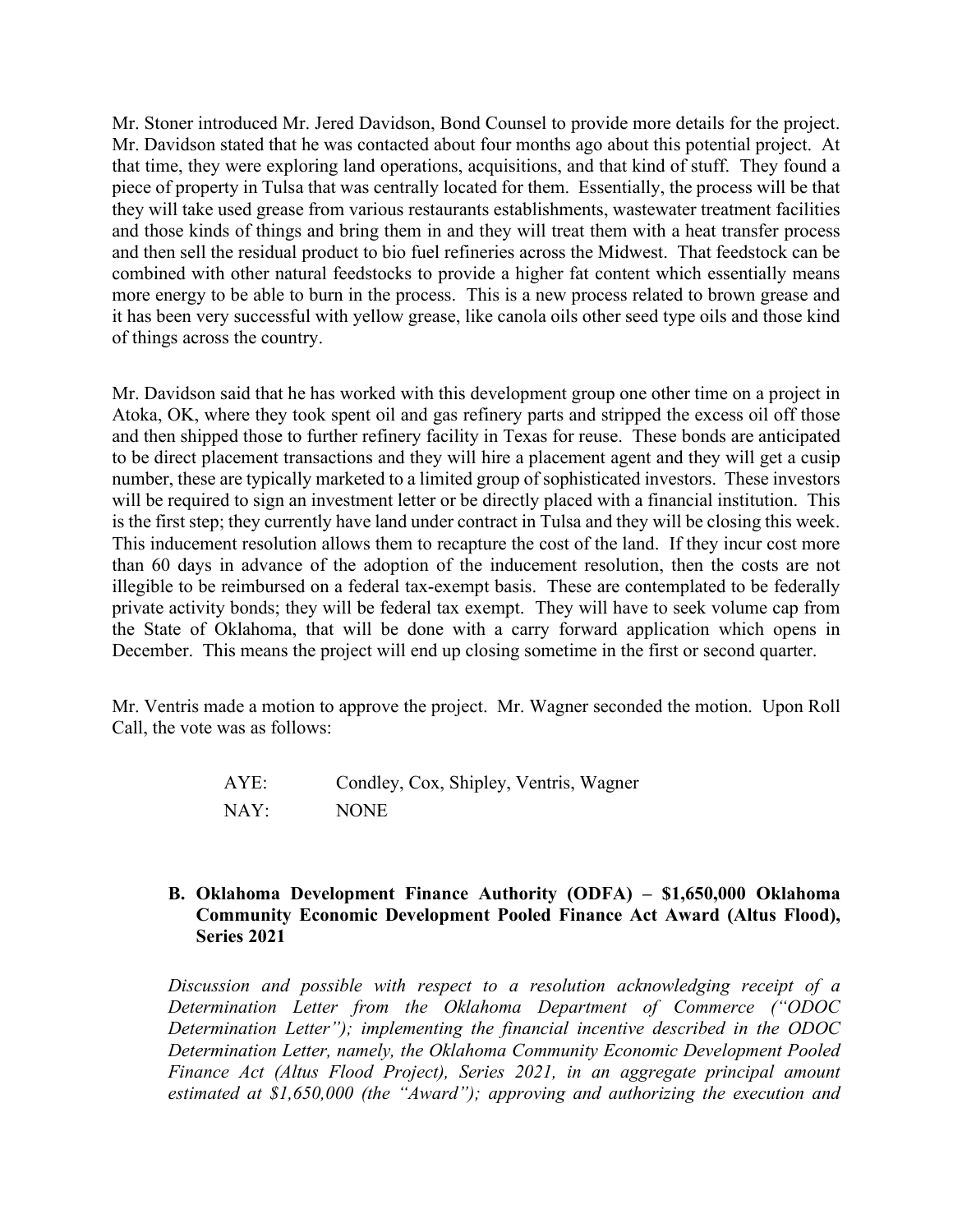*delivery of a Funding Agreement and other related documents; and containing additional matters relating thereto.*

Mr. Stoner stated that this next project is for \$1.65 million from the Oklahoma Community Economic Development Pooled Finance Act Award, Series 2021. The project summary is on page 23. Mr. Stoner added that Gary Jones, the city manager from Altus is not able to be here today and he apologized that it did not work out for him. This is the second time that the City of Altus has applied for P3 style award incentive. In July 2020, they applied and received \$4 million to replace 13,000 feet of a water main that effected the city and was a tremendous benefit to Altus Air Force Base. This project is for \$1.9 million to straighten and cement the creek channel that would mitigate a significant flood problem at the entrance of the base. Earlier this week, the base commander had commented that he has been trying to get this project done for almost 20 years. The flood mitigation project will allow for two future projects that have already been defined. The first priority for the base is for security improvements at the main gate. There is significant improvement for tractor trailers as well as turnouts and things available that don't exist today. This is a primary concern for the Air Force Base. They are also evaluating new housing to be added by eliminating the flood risks associated right there near the base. This will be supported by federal civilian personnel withholding taxes; there are 1,332 employees and over \$75,000 average wage supporting this project. Mr. Stoner added that based on ODFA's history with the City of Altus with this structure will pay off in a 6-month period. There is a lot of support and a lot of benefits to the City of Altus as well as the Air Force base.

Mr. Cox made a motion to approve the project. Mr. Ventris seconded the motion. Upon Roll Call, the vote was as follows:

| AYE: | Condley, Cox, Shipley, Ventris, Wagner |
|------|----------------------------------------|
| NAY: | <b>NONE</b>                            |

## **REVIEW AND POSSIBLE APPROVAL OF TRAVEL CLAIMS**

Mr. Shipley made a motion to approve the travel claims. Mr. Ventris seconded the motion. All members present voted AYE.

#### **PRESIDENT'S REPORT**

Mr. Davis introduced alumni from the Authorities that were present at the meeting including, Mr. Jim Fulmer, John Harris, Barbara Weber, and Sarah Hardy. He also introduced Ms. Niki Batt with the Attorney General's Office.

He then stated that the business operation development report was located on pages 24-25 of the board packet. The Business Expansion Incentive Program has 29 active projects that have closed and are receiving payments. The outstanding balance on these is \$48.5 million this is out of \$200 million in capacity. We are below 25% on the utilization of this program. He then updated the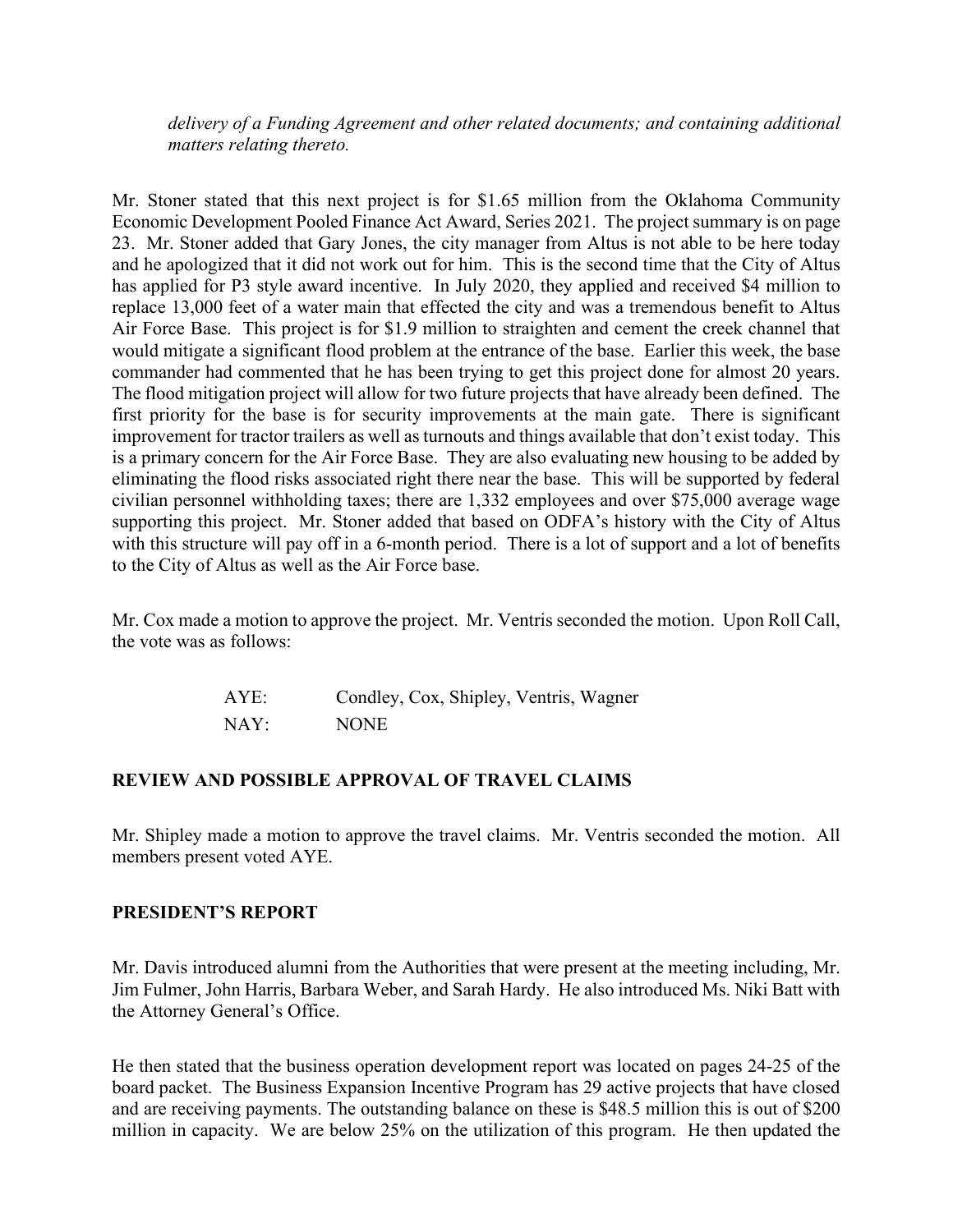Board on the 2020 Bounce Back Program which was designed to help some of the smaller Oklahoma businesses during the COVID 19 crisis. Mr. Davis stated that they extended the maturity for 32 of the companies, this was about \$1 million dollars and \$449,000 in payments were made in August to the companies this leaves about \$586,000 remaining to collect and disburse. Mr. Davis looks for Bounce Back to wind down in the next couple of months. The Oklahoma Innovative Expansion Program that was patterned after Bounce Back through the Department of Commerce approved 105 projects with an award amount of \$7.5 million. ODFA has made \$1.5 million in total payments through September; and we are 90 days into the program. There is \$5.9 million remaining to collect and disburse. Mr. Davis expects the OIEP program to move along faster than the Bounce Back program.

Mr. Davis then updated the board on the ratepayer relief utility securitization created by Senate Bill 1050 for the investor owned; regulated utilities, there is continued work with the financing group with weekly calls. There are also ad hoc calls here and there, tackling issues and making sure we are prepared when the financing order comes from the Corporation Commission. Mr. Davis has also had continued calls with state partners which includes the Attorney Generals Office, the State Treasurer's Office, State Bond Advisor, and the Corporation Commission. Mr. Davis expects the Investor/Public website information portal to be live by the middle of October. There is a vendor called BondLink that the state already has a relationship with. It is for municipal bond issuers. BondLink is really designed for an issuer like the Oklahoma Student Loan Authority that goes out and issues bonds once a year and they own the bonds it is not a conduit. The pricing structure and platform is setup for that and there is a lot of disclosures, news, and information about the organization. In ODFA's case this becomes a little bit more complicated when we issue bonds for a development group, regional healthcare system and ODFA is not able to compel them to put information on this site. They are compelled to put the information on MSRB through electronic municipal market access EMMA system. Mr. Davis stated that they are building this web site out with the mindset with as much investor focus as it is public access to get information. There will be enacting legislation, statutes, and information about ODFA. The board members and working team will be listed. The link will be made available to the board members once it is up and running. You will be able to go to the website and select 'keep me posted' so if there are any changes to the website you will receive an email. The website will not be ODFA's holistically but will be for the Oklahoma utility bonds. The minutes and the agendas will be available on the website.

The other part of the utility ratepayer relief was Senate Bill 1049 which was for the unregulated utilities, and this was designed for a loan program which did not exist. In August, Mr. Davis had talked about GRDA had expressed interest and they were asking the board for approval to utilize the program. Mr. Davis stated that he worked with the State Bond Advisor and the financial analyst, and they finalized the loan application for the program. This was sent to GRDA around September  $8<sup>th</sup>$  and they are working on getting the application submitted.

Mr. Davis reported that he has been working with HBC CPA's and Advisors on the ODFA audit there has been field work and sending out confirmations and running down requests. He feels the audit has gone smoothly and he will be meeting with the auditors in the next 10 days to go over the draft and finalize the report and they will deliver the audit in October to the board.